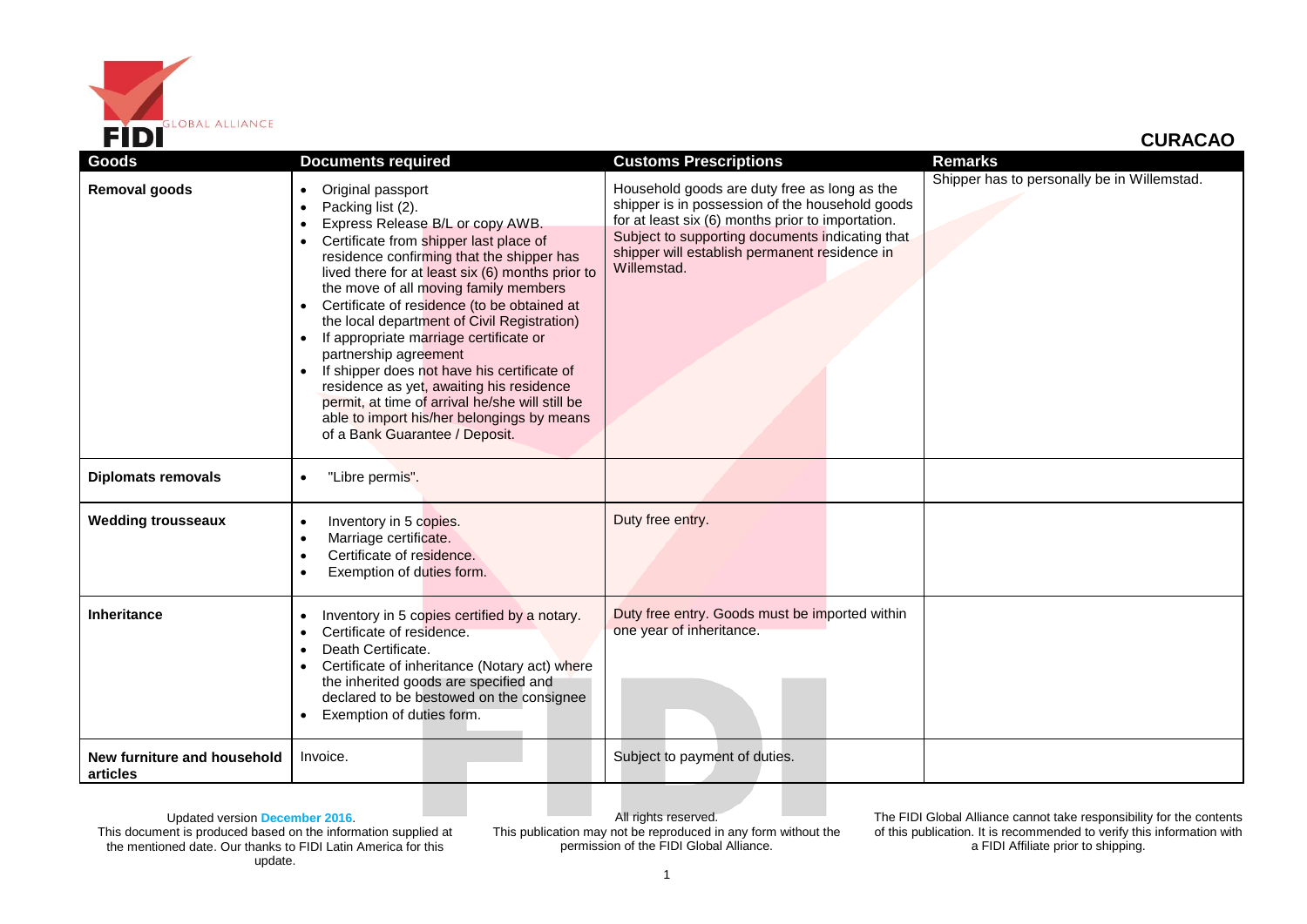

 **CURACAO**

| Goods                                                                             | <b>Documents required</b>                                                                                                                                                                                                                                                                                      | <b>Customs Prescriptions</b>                                                                                                                                                                                                         | <b>Remarks</b>                                                                                                                                                                                                                                                      |
|-----------------------------------------------------------------------------------|----------------------------------------------------------------------------------------------------------------------------------------------------------------------------------------------------------------------------------------------------------------------------------------------------------------|--------------------------------------------------------------------------------------------------------------------------------------------------------------------------------------------------------------------------------------|---------------------------------------------------------------------------------------------------------------------------------------------------------------------------------------------------------------------------------------------------------------------|
| Works of art                                                                      | Purchase invoice.                                                                                                                                                                                                                                                                                              | Subject to payment of duties.                                                                                                                                                                                                        |                                                                                                                                                                                                                                                                     |
| <b>Antiques</b>                                                                   | Same as above.                                                                                                                                                                                                                                                                                                 | Subject to payment of duties.                                                                                                                                                                                                        |                                                                                                                                                                                                                                                                     |
| <b>Household appliances</b>                                                       | No documents required, if part of the<br>household effects.                                                                                                                                                                                                                                                    |                                                                                                                                                                                                                                      | Mention on the inventory the mark and<br>fabrication number.                                                                                                                                                                                                        |
| <b>Electrical appliances</b>                                                      | No documents required, if part of the<br>household effects.                                                                                                                                                                                                                                                    |                                                                                                                                                                                                                                      | Mention on the inventory list, the mark and<br>fabrication number.                                                                                                                                                                                                  |
| Motor vehicles (passenger<br>car/ motorcycle)                                     | Free entry permit.<br>$\bullet$<br>Original purchase invoice.<br>$\bullet$<br>Certificate of registration (Title)<br>$\bullet$<br>Insurance certificate of period vehicle has<br>$\bullet$<br>been insured with start and termination date<br>OBL or AWB.<br>$\bullet$<br>Certificate of inspection at origin. | In order to obtain exemption of duties, the<br>applicant should be in possession of and have<br>used of the vehicle at least one (1) year prior to<br>the shipping date. This exemption is only for<br>One motor vehicle per family. | Definition of a passenger car is: Motor vehicles<br>not being sport cars and or cars for pursuing a<br>hobby, on two or more wheels, including trailers<br>for other than business transportation of<br>persons, goods or livestock and suitable for<br>public road |
| Other vehicles (sport cars,<br>trailers, boats and among<br>others water scooter) | Invoice.<br>$\bullet$<br>Registration card.<br>$\bullet$<br>Ownership title of the vehicle.                                                                                                                                                                                                                    | Subject to payment of duties                                                                                                                                                                                                         |                                                                                                                                                                                                                                                                     |
| Machines, appliances, spare<br>parts                                              | Invoice.                                                                                                                                                                                                                                                                                                       | Subject to payment of duties.                                                                                                                                                                                                        |                                                                                                                                                                                                                                                                     |
| <b>Presents, souvenirs</b>                                                        | No documents required, if part of the<br>household effects.                                                                                                                                                                                                                                                    |                                                                                                                                                                                                                                      |                                                                                                                                                                                                                                                                     |

Updated version **December 2016**. This document is produced based on the information supplied at the mentioned date. Our thanks to FIDI Latin America for this update.

All rights reserved. This publication may not be reproduced in any form without the permission of the FIDI Global Alliance.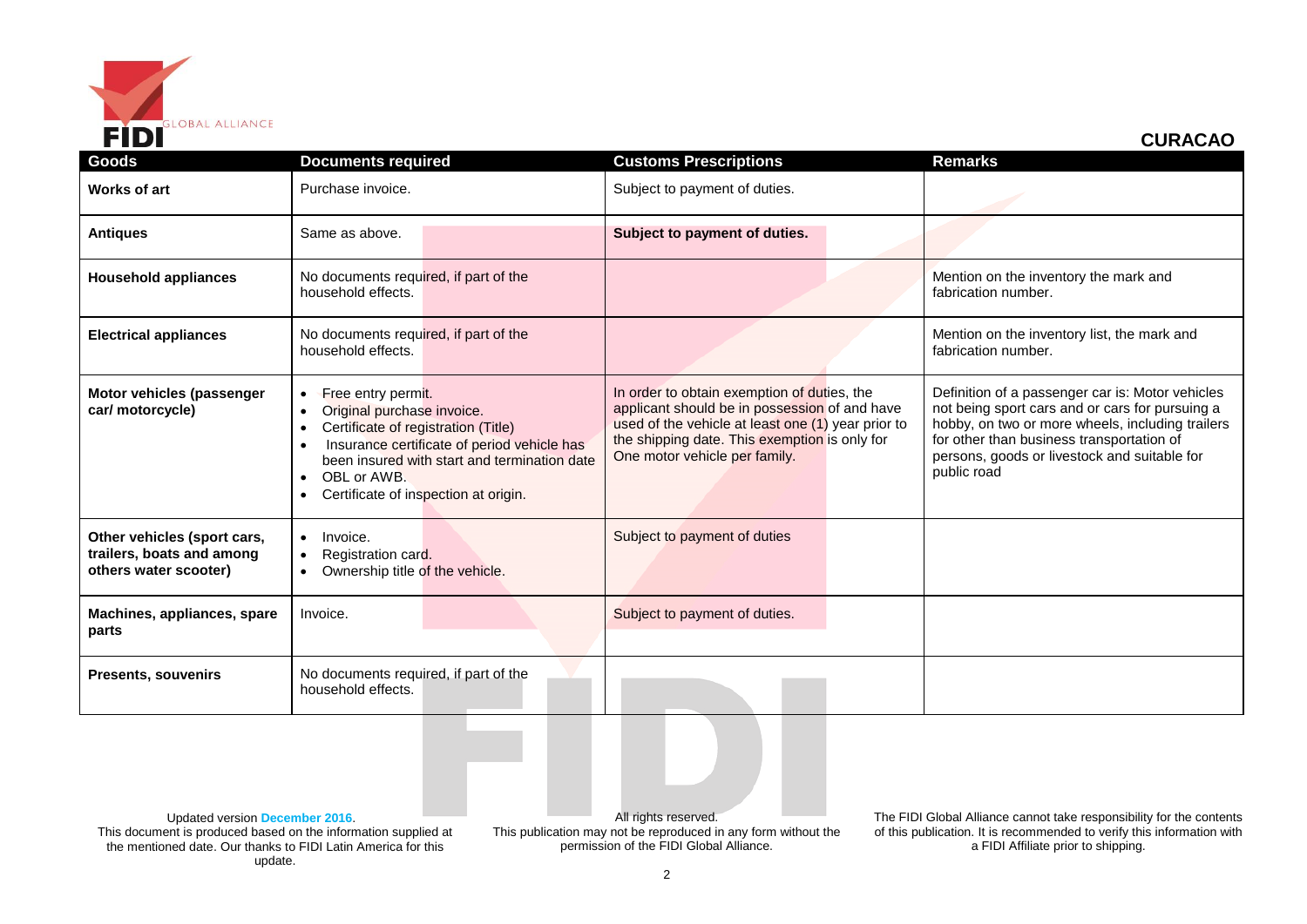

| <b>CURACAO</b> |  |  |
|----------------|--|--|
|                |  |  |

| Goods                                               | <b>Documents required</b>                                                                                                                            |  | <b>Customs Prescriptions</b>                              | <b>Remarks</b> |
|-----------------------------------------------------|------------------------------------------------------------------------------------------------------------------------------------------------------|--|-----------------------------------------------------------|----------------|
| Wine                                                | No document required, if part of the household<br>effects and in a reasonable quantity, as well as<br>appropriate to the situation of the applicant. |  |                                                           |                |
| <b>Alcohol</b>                                      | Same as above.                                                                                                                                       |  |                                                           |                |
| <b>Tobacco</b>                                      | Same as above.                                                                                                                                       |  |                                                           |                |
| <b>Tins</b>                                         | Same as above.                                                                                                                                       |  |                                                           |                |
| Food                                                | Same as above.                                                                                                                                       |  |                                                           |                |
| Arms, ammunition,<br>dangerous objects              | Authorisation issued by the Police authorities.                                                                                                      |  |                                                           |                |
| <b>Sport articles</b>                               |                                                                                                                                                      |  | Depending on the article subject to payment of<br>duties. |                |
| <b>Medicine</b>                                     | No document required, if part of the household<br>effects and prescribed by a doctor.                                                                |  |                                                           |                |
| Narcotics, drugs                                    |                                                                                                                                                      |  | Prohibited.                                               |                |
| <b>Precious metal objects</b><br>(jewellery, coins) | No document required, if part of the household<br>effects.                                                                                           |  |                                                           |                |
| <b>Carpets</b>                                      | Same as above.                                                                                                                                       |  |                                                           |                |
| <b>Plants</b>                                       | Same as above.                                                                                                                                       |  |                                                           |                |

Updated version **December 2016**.

This document is produced based on the information supplied at the mentioned date. Our thanks to FIDI Latin America for this update.

All rights reserved. This publication may not be reproduced in any form without the permission of the FIDI Global Alliance.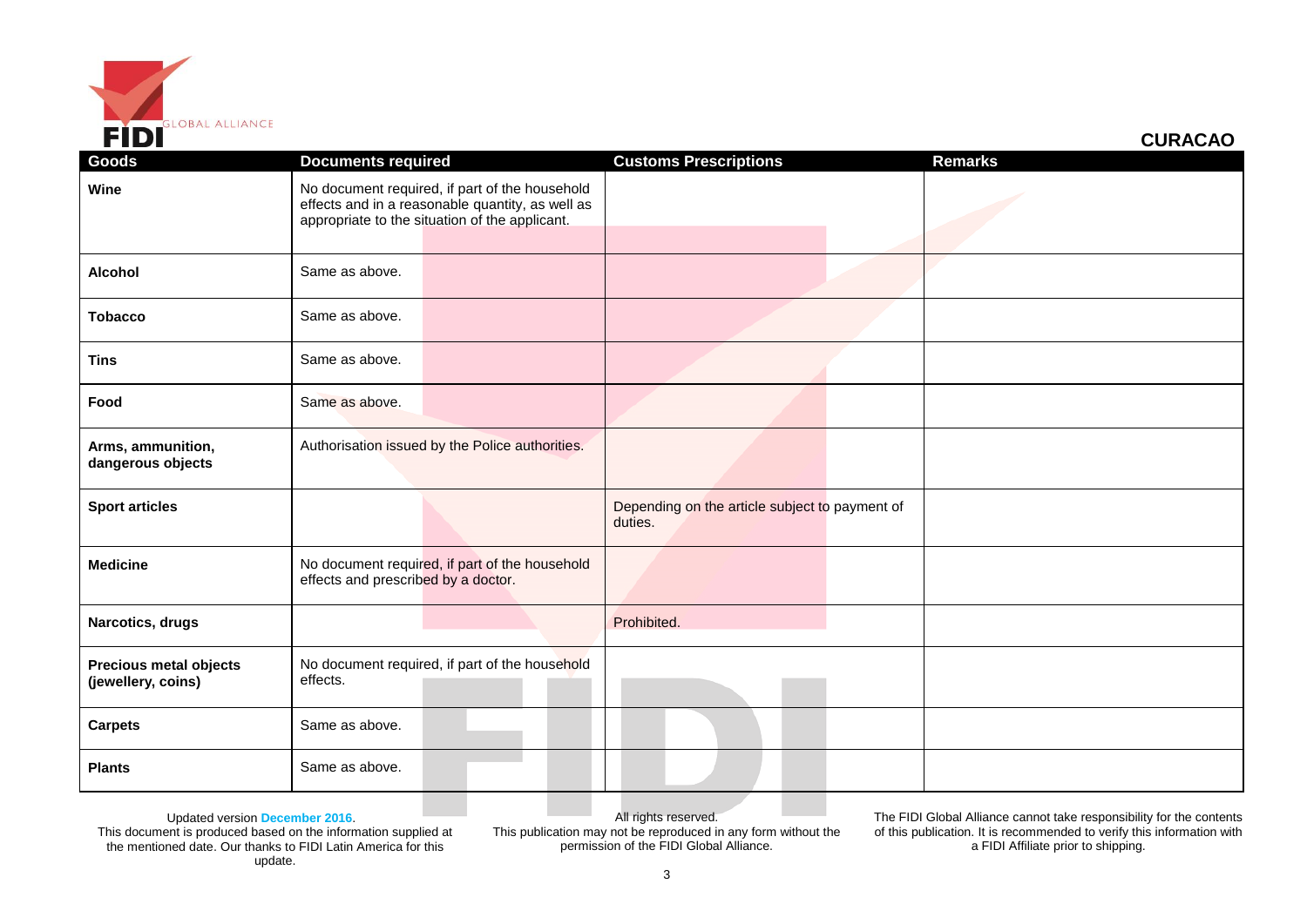

## **CURACAO**

| Pets (Cats & dogs)<br>Health and vaccination certificates (not older<br>The pet passport must contain the following<br>information: - a statement from the vet (in Dutch<br>than 2 weeks).<br>or English) that your pet has been vaccinated<br>with an approved vaccine against rabies; - the<br>date of vaccination; - pet's description including<br>its breed, sex, age, color and type of fur and its<br>marks; - the name of the owner.<br>Important! Dog or cat must have been<br>vaccinated within 1 year and at least 30 days<br>before the move. Please take into account that<br>applying for such a passport will take some<br>time. Client should, therefore, apply for it at the<br>vet no later than 10 days before the move. If<br>client does not have a pet passport, dog or cat<br>will be vaccinated upon entering the country<br>after which it will have to remain in quarantine<br>for $30$<br>Other animals<br>Same as above.<br>We strongly suggest for shipments in wood<br>Fumigation of Imported<br>packing material, to have a Seal, which certifies<br>wooden materials<br>that the shipment has received the required<br>treatment (HT) Heated Treatment (a minimum<br>wood core temperature of 56 degrees C for a<br>minimum of 30 minutes) or Methyl Bromide<br>Treatment (the minimum temperature should not<br>be less the 10 degrees C and the minimum<br>exposure time should not fall below 16 hours)<br>The wood packing material must be marked in a<br>visible location on each article, on at least two<br>opposite sides of the article with a legible and<br>permanent mark in black ink. Labels and<br>adhesives are not allowed. | Goods | <b>Documents required</b> | <b>Customs Prescriptions</b> | <b>Remarks</b> |
|-------------------------------------------------------------------------------------------------------------------------------------------------------------------------------------------------------------------------------------------------------------------------------------------------------------------------------------------------------------------------------------------------------------------------------------------------------------------------------------------------------------------------------------------------------------------------------------------------------------------------------------------------------------------------------------------------------------------------------------------------------------------------------------------------------------------------------------------------------------------------------------------------------------------------------------------------------------------------------------------------------------------------------------------------------------------------------------------------------------------------------------------------------------------------------------------------------------------------------------------------------------------------------------------------------------------------------------------------------------------------------------------------------------------------------------------------------------------------------------------------------------------------------------------------------------------------------------------------------------------------------------------------------------------------------|-------|---------------------------|------------------------------|----------------|
|                                                                                                                                                                                                                                                                                                                                                                                                                                                                                                                                                                                                                                                                                                                                                                                                                                                                                                                                                                                                                                                                                                                                                                                                                                                                                                                                                                                                                                                                                                                                                                                                                                                                               |       |                           |                              |                |
|                                                                                                                                                                                                                                                                                                                                                                                                                                                                                                                                                                                                                                                                                                                                                                                                                                                                                                                                                                                                                                                                                                                                                                                                                                                                                                                                                                                                                                                                                                                                                                                                                                                                               |       |                           |                              |                |
|                                                                                                                                                                                                                                                                                                                                                                                                                                                                                                                                                                                                                                                                                                                                                                                                                                                                                                                                                                                                                                                                                                                                                                                                                                                                                                                                                                                                                                                                                                                                                                                                                                                                               |       |                           |                              |                |

Updated version **December 2016**. This document is produced based on the information supplied at the mentioned date. Our thanks to FIDI Latin America for this update.

All rights reserved. This publication may not be reproduced in any form without the permission of the FIDI Global Alliance.